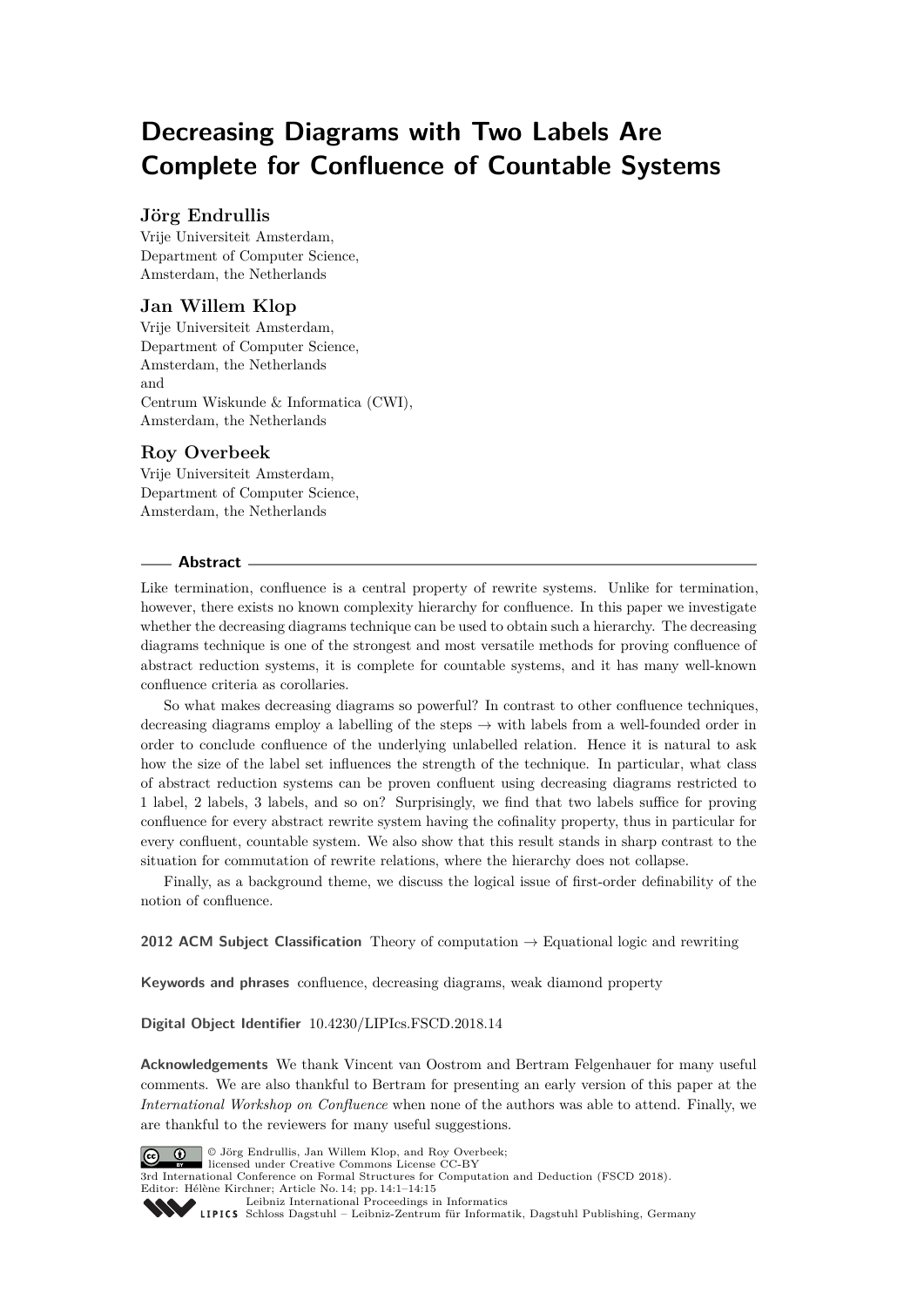## **14:2 Decreasing Diagrams: Two Labels Suffice**

<span id="page-1-0"></span>

# **1 Introduction**

A binary relation  $\rightarrow$  is called *confluent* if two coinitial reductions (i.e., reductions having the same starting term) can always be extended to cofinal reductions, that is:

<span id="page-1-2"></span>
$$
\forall abc. (b \leftarrow a \rightarrow c \Rightarrow \exists d. b \rightarrow d \leftarrow c).
$$
 (1)

The confluence property is illustrated in Figure [1,](#page-1-0) in which solid and dotted lines stand for universal and existential quantification, respectively. The relation  $\rightarrow$  is called *terminating* if there are no infinite sequences  $a_0 \rightarrow a_1 \rightarrow a_2 \rightarrow \ldots$ 

Termination and confluence are central properties of rewrite systems. For both properties there exist numerous proof techniques, and there are annual competitions for comparing the performance of automated provers. It is therefore a natural question how to measure and classify the complexity of termination and confluence problems. While there is a well-known hierarchy for termination [\[20\]](#page-14-1), no such classification is known for confluence.<sup>[1](#page-1-1)</sup>

The termination hierarchy [\[20\]](#page-14-1) is based on the characterisation of termination in terms of well-founded monotone algebras. This entails an interpretation of the symbols of the signature as functions over the algebra. Then the class of the functions (or other properties of the algebra) used to establish termination can serve as a measure for the complexity of the termination problem. For instance, if polynomial functions over the natural numbers suffice to establish termination, then the rewrite system is said to be polynomially terminating.

In order to address the question of a hierarchy and complexity measure for the confluence property, our point of departure is the decreasing diagrams technique [\[17\]](#page-14-2). Decreasing diagrams are for confluence what well-founded interpretations are for termination. The decreasing diagrams technique is complete for systems having the cofinality property [\[15,](#page-14-3) p. 766]. Thus, in particular for every confluent, countable abstract reduction system, the confluence property can be proven using the decreasing diagrams technique. The power of decreasing diagrams is moreover witnessed by the fact that many well-known confluence criteria are direct consequences of decreasing diagrams [\[17\]](#page-14-2), including the lemma of Hindley– Rosen [\[6,](#page-14-4) [13\]](#page-14-5), Rosen's request lemma [\[13\]](#page-14-5), Newman's lemma [\[12\]](#page-14-6), and Huet's strong confluence lemma [\[7\]](#page-14-7).

*What makes the decreasing diagrams technique so powerful?* The freedom to label the steps distinguishes decreasing diagrams from all other confluence criteria, with the exception of the weak diamond property [\[1,](#page-13-0) [4\]](#page-13-1) by De Bruijn which has equal strength. This suggests that the power of these techniques arises from the labelling. This naturally leads to the following questions:

**1.** How does the size of the label set influence the strength of decreasing diagrams?

<span id="page-1-1"></span>Ketema and Simonsen [\[8\]](#page-14-8) consider peaks  $t_1 \leftarrow s \rightarrow t_2$  and measure the length of joining reductions  $t_1 \rightarrow \cdot \cdot \cdot t_2$  as a function of the size of *s* and the length of the reductions in the peak. The nature of this function can serve as a complexity measure for a confluence problem.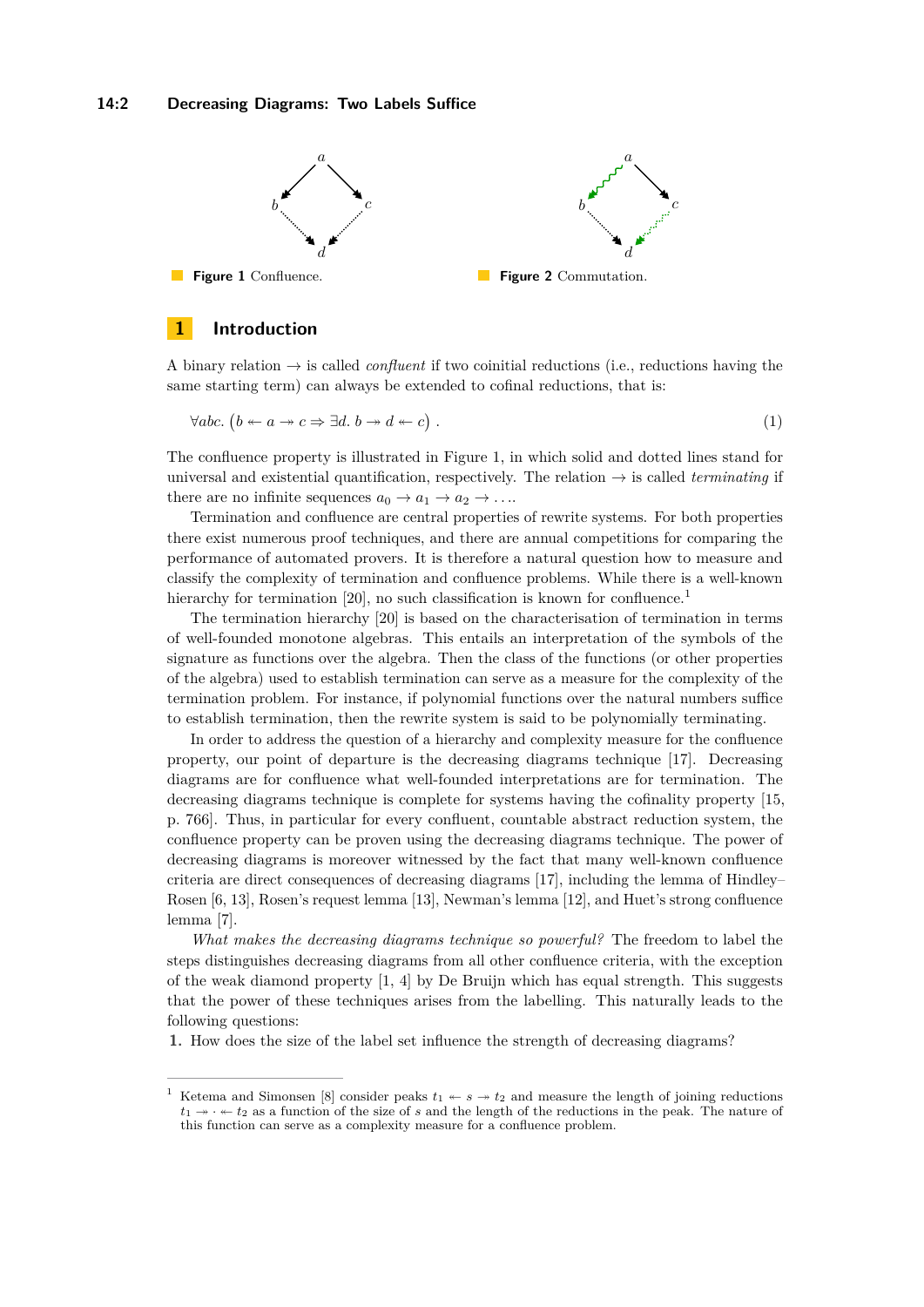**2.** What class of abstract reduction systems can be proven confluent using decreasing diagrams with 1 label, 2 labels, 3 labels and so on?

**3.** Can the size of the label set serve as a complexity measure for a confluence problem? Let *DCR* denote the class of abstract reduction systems (ARSs) whose confluence can be proven using decreasing diagrams. For an ordinal  $\alpha$ , we write  $DCR_{\alpha}$  for the class of ARSs whose confluence can be proven using decreasing diagrams with label set  $\alpha$  (see Definition [15\)](#page-5-0).

For every ARS  $A$ , we have

$$
DCR(\mathcal{A}) \implies DCR_{\alpha}(\mathcal{A}) \text{ for some ordinal } \alpha \tag{2}
$$

The reason is that any partial well-founded order can be transformed into a total well-founded order (thus an ordinal). This transformation does not require the Axiom of Choice, see [\[4\]](#page-13-1).

Clearly, we have  $DCR_{\alpha} \subseteq DCR_{\beta}$  whenever  $\alpha < \beta$ . So

<span id="page-2-0"></span>
$$
DCR_0 \subseteq DCR_1 \subseteq DCR_2 \subseteq DCR_3 \subseteq \ldots \subseteq DCR_{\omega} \subseteq \ldots \tag{3}
$$

*But which of these inclusions are strict?* From the completeness proof in [\[18\]](#page-14-9) it follows that all abstract reduction systems having the *cofinality property*, including all countable systems, belong to  $DCR_{\omega}$ . In other words, for confluence of countable systems it suffices to label steps with natural numbers.

#### **Contribution and outline**

Our main result is that all systems with the cofinality property are in the class *DCR*2, see Section [4.](#page-4-0) In particular, for proving confluence of countable abstract reduction systems it always suffices to label steps with 0 or 1 using the order  $0 < 1$ . So for countable systems, the hierarchy [\(3\)](#page-2-0) collapses at level *DCR*2. This is somewhat surprising, as one might expect that decreasing diagrams draws its strength from a rich labelling of the steps.

Interestingly, there is a stark contrast with commutation. For commutation the hierarchy does not collapse, see Section [5.](#page-8-0) We prove that, for commutation of countable systems, all inclusions are strict up to level  $DC_\omega$ .

Our findings also provide new ways to approach the long-standing open problem of completeness of decreasing diagrams for uncountable systems, see Section [6.](#page-12-0)

# **2 Preliminaries**

We repeat some of the main definitions, for the sake of self-containedness, and to fix notations. Let *A* be a set. For a relation  $\rightarrow \subseteq A \times A$  we write  $\rightarrow^*$  or  $\rightarrow$  for its reflexive transitive closure. We write  $\equiv$  for the empty step, that is,  $\equiv$  = { $(a,a) | a \in A$ }, and we define  $\rightarrow^{\equiv}$  =  $\rightarrow \cup$   $\equiv$ .

 $\triangleright$  **Definition 1** (Abstract Reduction System). An *abstract reduction system (ARS)*  $\mathcal{A} = (A, \rightarrow)$ consists of a non-empty set *A* together with a binary relation  $\rightarrow \subseteq A \times A$ . For  $B \subseteq A$  we define  $\mathcal{A}|_B$ , the *restriction of*  $\mathcal{A}$  *to*  $B$ , by  $\mathcal{A}|_B = (B, \rightarrow \cap (B \times B)).$ 

**▶ Definition 2** (Indexed ARS). An *indexed ARS*  $\mathcal{A} = (A, \{→_{\alpha}\}_{{\alpha}\in I})$  consists of a non-empty set *A* of *objects*, and a family  $\{\rightarrow_{\alpha}\}_{{\alpha \in I}}$  of relations  $\rightarrow_{\alpha} \subseteq A \times A$  indexed by some set *I*.

**► Definition 3** (Confluence). An ARS  $(A, \rightarrow)$  is *confluent (CR)* if  $\leftarrow \rightarrow \leftarrow \leftarrow$ , that is, every pair of finite, coinitial rewrite sequences can be joined to a common reduct.

**▶ Definition 4 (Commutation).** Let  $(A, \rightarrow, \rightsquigarrow)$  be an indexed ARS. Then the relation  $\rightarrow$ *commutes with*  $\rightsquigarrow$  if  $\leftarrow^* \cdot \rightsquigarrow^* \subseteq \rightsquigarrow^* \cdot \leftarrow^*$ ; see Figure [2.](#page-1-0)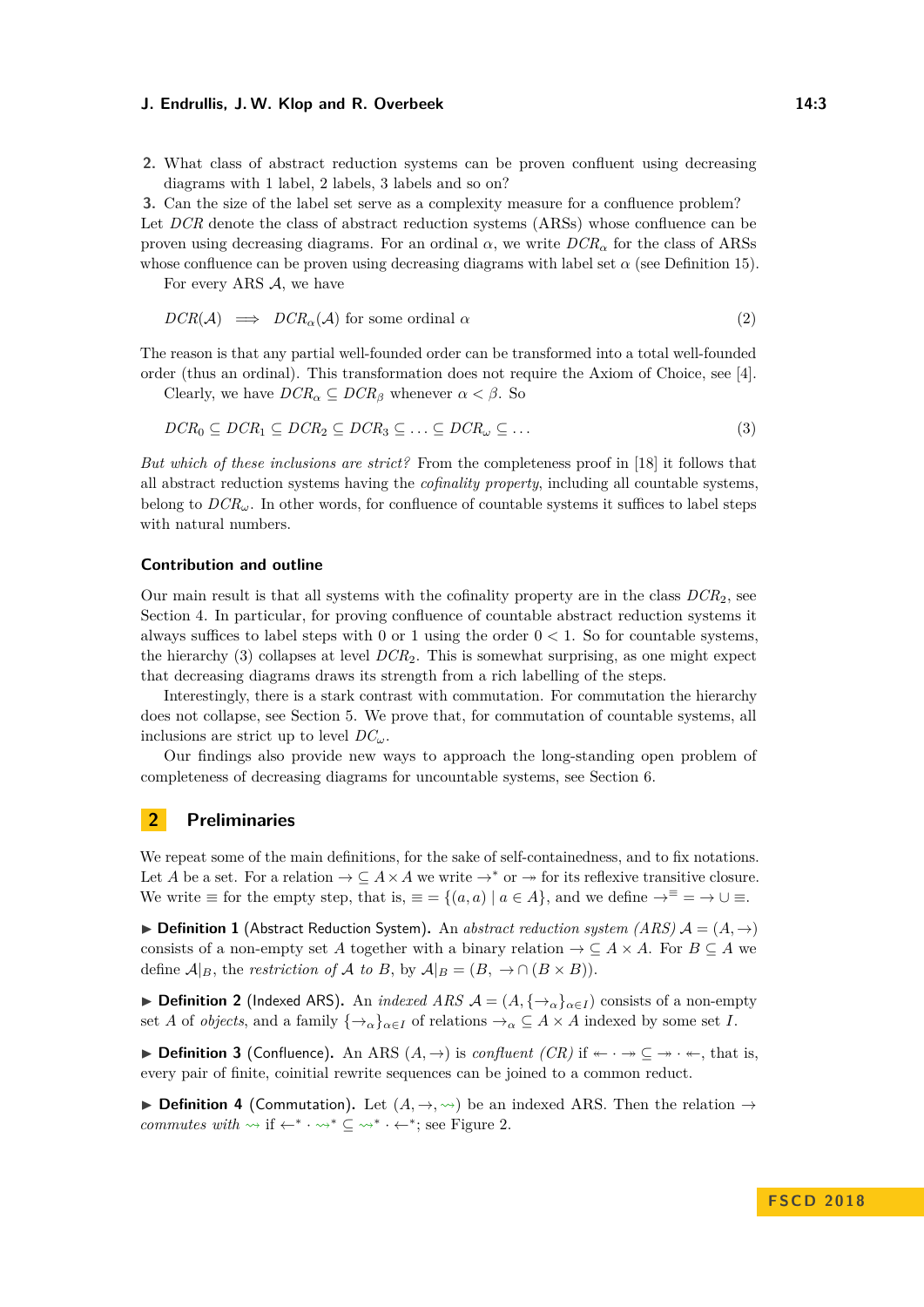**► Definition 5** (Countable). An ARS  $(A, \rightarrow)$  is *countable (CNT)* if there exists a surjective function from the set of natural numbers N to *A*.

**► Definition 6** (Cofinal Reduction). Let  $\mathcal{A} = (A, \rightarrow)$  be an ARS. A set  $B \subset A$  is *cofinal* in  $\mathcal{A}$ if for every  $a \in A$  we have  $a \rightarrow b$  for some  $b \in B$ . A finite or infinite reduction sequence  $b_0 \to b_1 \to b_2 \to \cdots$  is *cofinal* in A if the set  $B = \{b_i \mid i \ge 0\}$  is cofinal in A.

**▶ Definition 7** (Cofinality Property). An ARS  $\mathcal{A} = (A, \rightarrow)$  has the *cofinality property (CP)* if for every  $a \in A$ , there exists a reduction  $a \equiv b_0 \rightarrow b_1 \rightarrow b_2 \rightarrow \cdots$  that is cofinal in  $A|_{\{b \mid a \rightarrow b\}}$ .

<span id="page-3-1"></span>**► Lemma 8.** Let  $A = (A, \rightarrow)$  be a confluent ARS and  $a \in A$ . If a rewrite sequence is cofinal  $in$   $\mathcal{A}|_{\{b \mid a \rightarrow b\}}$ *, then it is also cofinal in*  $\mathcal{A}|_{\{b \mid a \leftrightarrow^* b\}}$ *.* 

<span id="page-3-2"></span> $\triangleright$  **Theorem 9** (Klop [\[9\]](#page-14-10)). *Every confluent countable ARS has the cofinality property.* 

# **3 First-order Definability of Confluence**

As we are investigating a confluence hierarchy, the question of first-order definability of confluence arises naturally. Namely, if confluence were definable by a set of first-order formulas, then we could obtain a confluence hierarchy by imposing syntactic restrictions on this set of formulas.

At first glance this question may appear trivial since confluence is typically defined via the first-order formula [\(1\)](#page-1-2). However, this formula involves the transitive closure  $\rightarrow$  of the one-step relation  $\rightarrow$  which is itself not first-order definable. We show that confluence is not first-order definable over the one-step relation  $\rightarrow$ .

 $\triangleright$  Remark. In [\[16\]](#page-14-11) it is shown that the first-order theory of linear one-step rewriting is undecidable. In this paper it is mentioned as a conjecture that undecidable properties like confluence and weak termination (see further [\[2\]](#page-13-2)) cannot be expressed in the first-order logic of one-step rewriting.

<span id="page-3-0"></span>▶ **Theorem 10.** *Confluence and local confluence cannot be defined in the first-order logic with equality and the predicate*  $\rightarrow$  *(one-step rewriting), neither by a single formula nor by a set of formulas.*

**Proof.** Assume, for a contradiction, that there is a set  $\Delta$  of first-order formulas over the predicate  $\rightarrow$  such that for every ARS  $\mathcal{A} = (A, \rightarrow)$  it holds that:

A is confluent  $\iff$   $A \models \Delta$ 

Here  $\mathcal{A} \models \Delta$  means that  $\mathcal{A}$  is a *model* of  $\Delta$ , that is,  $\mathcal{A}$  satisfies all formulas in  $\Delta$ . In what follows, we write  $[c]$  for the interpretation of a constant *c*. For convenience, we write  $\rightarrow$  for the predicate symbol in formulas as well as for the actual one-step rewrite relation or A.

Our goal is to describe the following non-confluent structure using formulas:



We start by describing each single step by a formula:

 $Λ = \{ a \rightarrow b_0, a \rightarrow c_0 \} ∪ \{ b_i \rightarrow b_{i+1} | i \in \mathbb{N} \} ∪ \{ c_i \rightarrow c_{i+1} | j \in \mathbb{N} \}$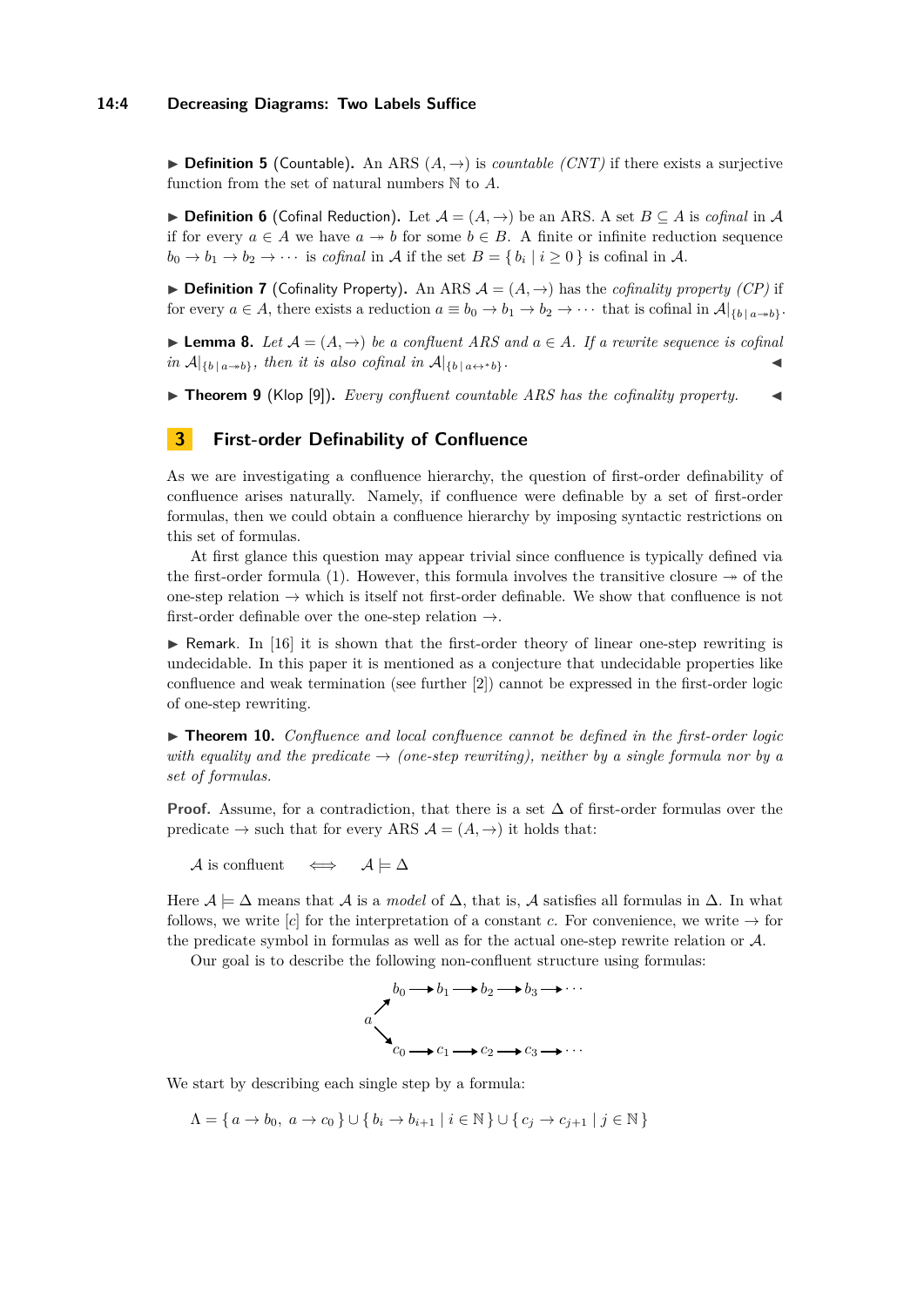We need to ensure that the interpretation of distinct constants is distinct:

$$
\Lambda_{\neq} = \{ x \neq y \mid x, y \in N \} \quad \text{where} \quad N = \{ a \} \cup \{ b_i \mid i \in \mathbb{N} \} \cup \{ c_j \mid j \in \mathbb{N} \}
$$

Finally, the following formula requires all elements, except for [*a*], to be deterministic:

$$
\xi = \forall xyz. \ (x \neq a \land x \to y \land x \to z) \Rightarrow y = z
$$

This simple trick excludes that elements  $\{[b_n] \mid n \in \mathbb{N}\} \cup \{[c_n] \mid n \in \mathbb{N}\}\$  admit steps other than the ones specified in  $\Lambda$ .

Now consider the following set of formulas:

 $\Gamma = \Delta \cup \Lambda \cup \Lambda_{\neq} \cup \{\xi\}$ 

By the above construction, any model of  $\Lambda \cup \Lambda \neq \cup \{\xi\}$  cannot be confluent. However, any model of  $\Delta$  must be confluent. Thus  $\Gamma$  does not have a model.

On the other hand, any finite subset  $\Gamma'$  of  $\Gamma$  has a model. This can be seen as follows. There exists a  $k \in \mathbb{N}$  such that none of the constants  $\{b_i \mid i \geq k\} \cup \{c_j \mid j \geq k\}$  appears in  $Γ'$ . Then the following structure is a model of  $Γ'$ :



This is a contradiction! Due to the *compactness theorem*, Γ has a model if and only if every finite subset of  $\Gamma$  has a model. Thus confluence is not first-order definable.

Note that the same proof also shows undefinability of local confluence.

**Theorem 11.** *For*  $\alpha \geq 2$ ,  $DCR_{\alpha}$  *cannot be defined in the first-order logic with equality and the predicate*  $\rightarrow$  *(one-step rewriting), neither by a single formula nor by a set of formulas.* 

**Proof.** Follows by an extension of the proof for Theorem [10,](#page-3-0) noting that the model of Γ' admits a decreasing labelling with 2 labels.

Note that *DCR*<sup>1</sup> is equivalent to the diamond property for the reflexive closure of the rewrite relation, and thus is first-order definable.

## <span id="page-4-0"></span>**4 Decreasing Diagrams for Confluence with Two Labels**

In this section we show that two labels suffice for proving confluence using decreasing diagrams for any abstract reduction system having the cofinality property. We start by introducing the decreasing diagrams technique.

**► Notation 12.** For an indexed ARS  $\mathcal{A} = (A, \{\rightarrow_{\alpha}\}_{{\alpha} \in I})$  and a relation  $\lt \subseteq I \times I$ , we define

$$
\rightarrow \; = \; \bigcup_{\alpha \in I} \; \rightarrow_{\alpha} \qquad \qquad \rightarrow_{< \beta} \; = \; \bigcup_{\alpha < \beta} \; \rightarrow_{\alpha} \qquad \qquad \rightarrow_{\leq \beta} \; = \; \bigcup_{\alpha \leq \beta} \; \rightarrow_{\alpha}
$$

Moreover, we use  $\rightarrow_{<\alpha\cup<\beta}$  as shorthand for  $(\rightarrow_{<\alpha}\cup\rightarrow_{<\beta})$ .

<span id="page-4-1"></span> $\triangleright$  **Definition 13** (Decreasing Church–Rosser [\[17\]](#page-14-2)). An ARS  $\mathcal{A} = (A, \rightsquigarrow)$  is called *decreasing Church–Rosser (DCR)* if there exists an ARS  $\mathcal{B} = (A, \{\rightarrow_{\alpha}\}_{{\alpha \in I}})$  indexed by a well-founded partial order  $(I, \leq)$  such that  $\rightarrow$  =  $\rightarrow$  and every peak  $c \leftarrow_{\beta} a \rightarrow_{\alpha} b$  can be joined by reductions of the form shown in Figure [3.](#page-5-1)<sup>[2](#page-5-2)</sup>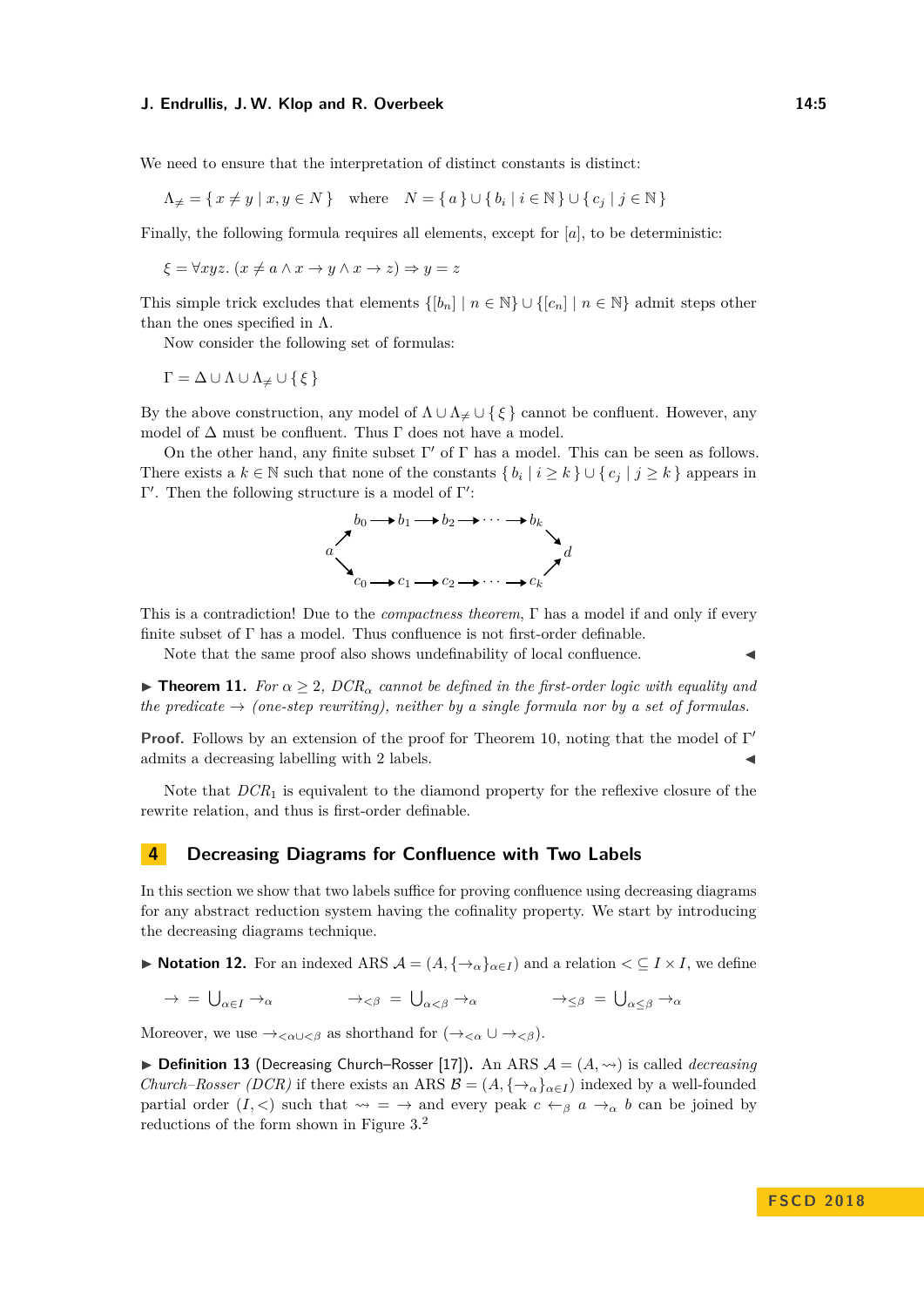<span id="page-5-1"></span>

**Figure 3** Decreasing elementary diagram.

The following is the main theorem of decreasing diagrams.

▶ **Theorem 14** (Decreasing Diagrams – De Bruijn [\[1\]](#page-13-0) & Van Oostrom [\[17\]](#page-14-2)). *If an ARS is decreasing Church–Rosser, then it is confluent.* J

In other words  $DCR \implies CR$ .

As already suggested in the introduction, we introduce classes  $DCR_{\alpha}$  restricting the well-founded order  $(I, <)$  in Definition [13](#page-4-1) to the ordinal  $\alpha$ .

<span id="page-5-0"></span>**Definition 15.** For ordinals  $\alpha$ , let  $DCR_{\alpha}$  denote the class of ARSs A that are decreasing Church–Rosser (Definition [13\)](#page-4-1) with label set  $\{\beta \mid \beta < \alpha\}$  ordered by the usual order  $\lt$  on ordinals. We say that A has the property  $DCR_{\alpha}$ , denoted  $DCR_{\alpha}(\mathcal{A})$ , if  $\mathcal{A} \in DCR_{\alpha}$ .

The remainder of this section is devoted to the proof that every system with the cofinality property is  $DCR_2$ . Put differently, it suffices to label steps with  $I = \{0, 1\}$ . Let  $\mathcal{A} = (A, \rightarrow)$ be an ARS having the cofinality property. Note that, for defining the labelling, we can consider connected components with respect to  $\leftrightarrow^*$  separately. Thus assume that A consists of a single connected component, that is, for every  $a, b \in A$  we have  $a \leftrightarrow^* b$ . By the cofinality property, which implies confluence, and Lemma [8](#page-3-1) there exists a rewrite sequence

 $m_0 \rightarrow m_1 \rightarrow m_2 \rightarrow m_3 \rightarrow \cdots$ 

that is cofinal in A; we call this rewrite sequence the *main road*. Without loss of generality we may assume that the main road is acyclic, that is,  $m_i \not\equiv m_j$  whenever  $i \neq j$ . (We can eliminate loops without harming the cofinality property. Note that the main road is allowed to be finite.)

The idea of labelling the steps in A is as follows. For every node  $a \in A$ , we label precisely one of the outgoing edges with 0 and all others with 1. The edge labelled with 0 must be part of a shortest path from *a* to the main road. For the case that *a* lies on the main road, the step labelled 0 must be the step on the main road. This is illustrated in Figure [4.](#page-6-0)

Note that there is a choice about which edge to label with 0 whenever there are multiple outgoing edges that all start a shortest path to the main road. To resolve this choice, the

<span id="page-5-2"></span><sup>2</sup> Van Oostrom [\[19\]](#page-14-12) generalises the shape of the decreasing elementary diagrams by allowing the joining reductions to be conversions. This can be helpful to find suitable elementary diagrams. However, if there are conversions then we can always obtain joining reductions by diagram tiling. So a system is locally decreasing with respect to conversions if and only if it is locally decreasing with respect to reductions (using the same labelling of the steps).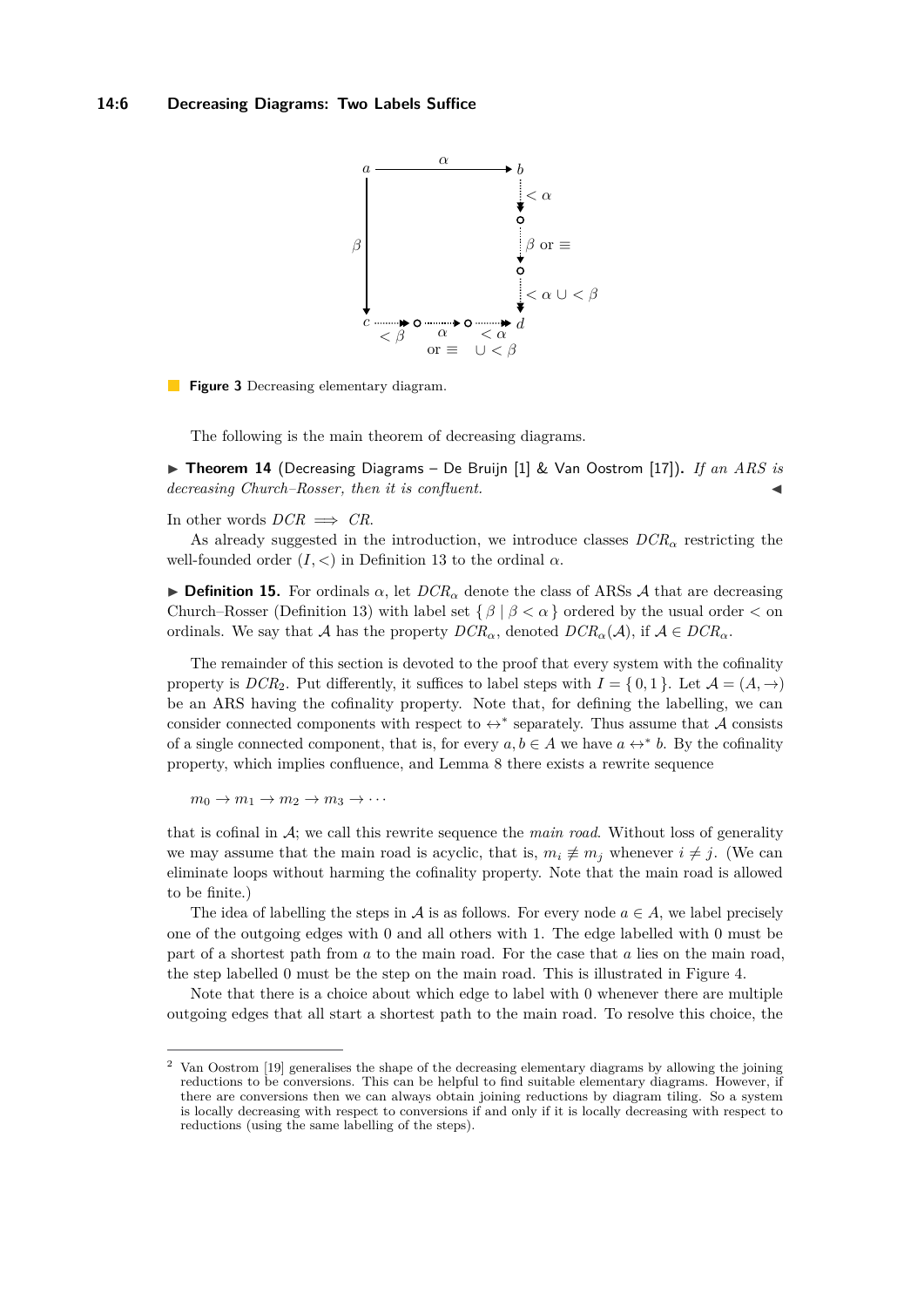<span id="page-6-0"></span>

**Figure 4** Example labelling.

following definition assumes a well-order *<* on the universe *A*, whose existence is guaranteed by the well-ordering theorem. Then, whenever there is a choice, we choose the edge for which the target is minimal in this order.

► Remark. Recall that the Axiom of Choice is equivalent to the well-ordering theorem. In many practical cases, however, the existence of such a well-order does not require the Axiom of Choice. If the universe is countable, then such a well-order can be derived directly from the surjective counting function  $f : \mathbb{N} \to A$ .

In the following definition we follow the proof in [\[15,](#page-14-3) Proposition 14.2.30, p. 766], employing the notion of a cofinal sequence and the rewrite distance from a point to this sequence. While the proof in [\[15\]](#page-14-3) labels steps by their distance to the target node, we need a more sophisticated labelling.

**Definition 16.** Let  $\mathcal{A} = (A, \rightarrow)$  be an ARS and  $M : m_0 \rightarrow m_1 \rightarrow m_2 \rightarrow \cdots$  be a finite or infinite rewrite sequence in  $\mathcal{A}$ . For  $a, b \in A$ , we write

(i)  $a \in M$  if  $a \equiv m_i$  for some  $i \geq 0$ , and

(ii)  $(a \to b) \in M$  if  $a \equiv m_i$  and  $b \equiv m_{i+1}$  for some  $i \geq 0$ .

If *M* is cofinal in *A*, we define the *distance*  $d(a, M)$  as the least natural number  $n \in \mathbb{N}$  such that  $a \rightarrow^n m$  for some  $m \in M$ . If M is clear from the context, we write  $d(a)$  for  $d(a, M)$ .

**► Definition 17** (Labelling with two labels). Let  $\mathcal{A} = (A, \rightarrow)$  be an ARS equipped with a well-order  $\lt$  on *A* such that there exists a cofinal reduction  $M : m_0 \to m_1 \to m_2 \to \cdots$  that is acyclic (that is, for all  $i < j$ ,  $m_i \not\equiv m_j$ ).

We say that a step  $a \rightarrow b$  is

(i) *on the main road* if  $(a \rightarrow b) \in M$ ;

(ii) *minimizing* if  $d(a) = d(b) + 1$  and  $b' \geq b$  for every  $a \to b'$  with  $d(b') = d(b)$ .

We define an indexed ARS  $A_{\{0,1\}} = (A, \{\rightarrow_i\}_{i \in I})$  where  $I = \{0,1\}$  as follows:

 $a \rightarrow_0 b \iff a \rightarrow b$  and this step is on the main road or minimizing

 $a \rightarrow b \iff a \rightarrow b$  and this step is not on the main road and not minimizing

for every  $a, b \in A$ .

<span id="page-6-4"></span>**Lemma 18.** Let  $\mathcal{A} = (A, \rightarrow)$  be an ARS with a cofinal rewrite sequence  $M : m_0 \rightarrow m_1 \rightarrow$  $\cdots$  *that is acyclic. Furthermore, let*  $\lt$  *be a well-order over A. Then for*  $A_{\{0,1\}} = (A, \rightarrow_0, \rightarrow_1)$ *we have:*

- <span id="page-6-1"></span> $(i) \rightarrow \; = \; \rightarrow_0 \cup \rightarrow_1 ;$
- <span id="page-6-2"></span>(ii) *for every*  $a, b \in M$  *we have*  $a \rightarrow 0 \cdot \leftarrow 0$  *b*;

<span id="page-6-3"></span>(iii) *for every*  $a \in A$ *, there is at most one*  $b \in A$  *such that*  $a \rightarrow_0 b$ ;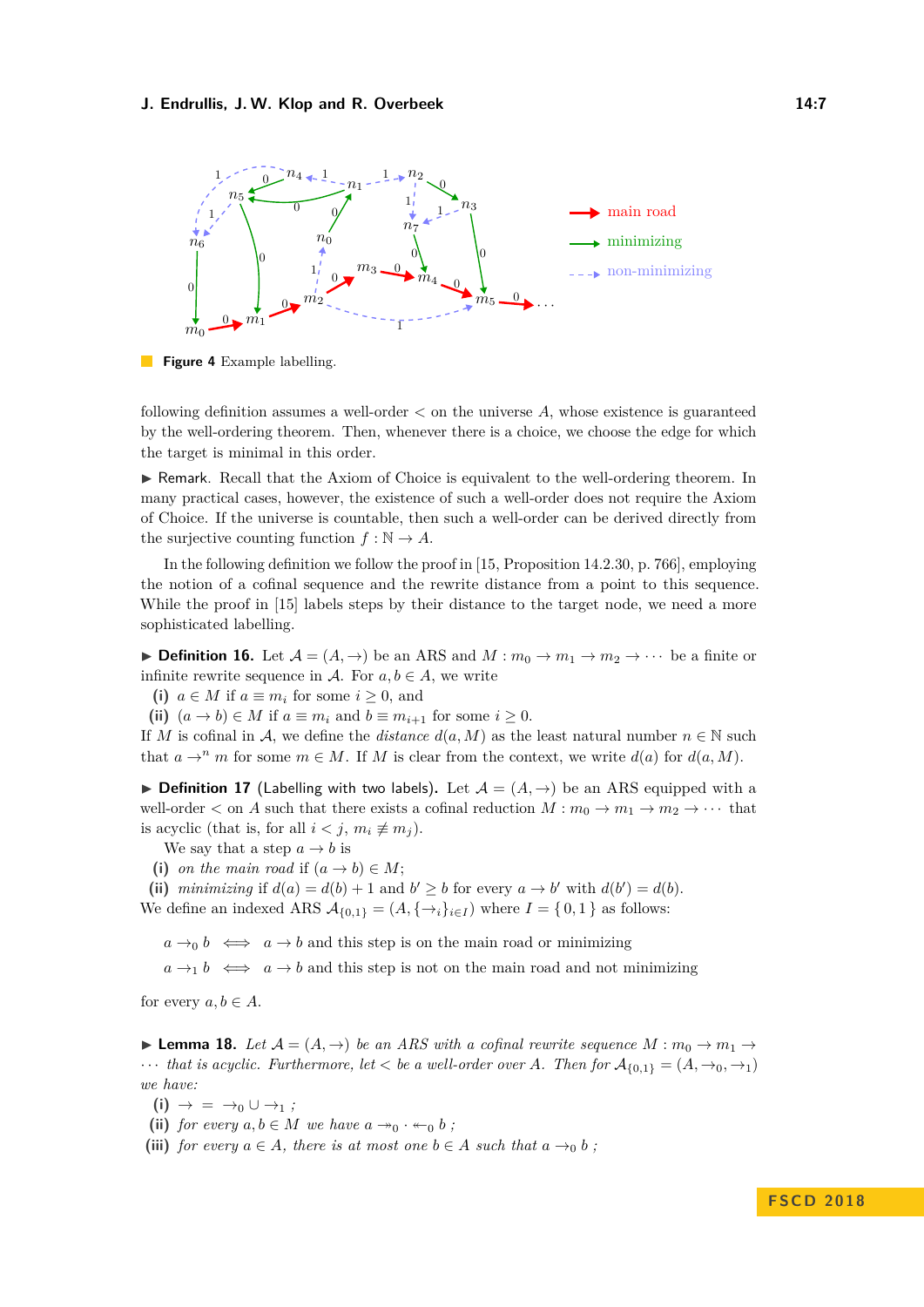- <span id="page-7-0"></span>(iv) *for every*  $a \notin M$ *, there exists*  $b \in A$  *with*  $a \rightarrow_0 b$  *and*  $d(a) > d(b)$ ;
- <span id="page-7-1"></span>(v) *for every*  $a \in A$ *, there exists*  $m \in M$  *such that*  $a \rightarrow o$  *m*;
- <span id="page-7-2"></span>(vi) *every peak*  $c \leftarrow \beta a \rightarrow \alpha b$  *can be joined as in Figure [3,](#page-5-1) and, explicitly for labels*  $\{0, 1\}$ *, as in Figure [5.](#page-8-1)*

**Proof.** Properties [i](#page-6-1) and [ii](#page-6-2) follow from the definitions.

For [iii](#page-6-3) assume that  $b \leftarrow 0$  *a*  $\rightarrow 0$  *c*. We show that  $b \equiv c$ . The steps  $a \rightarrow b$  and  $a \rightarrow c$  are either minimizing or on the main road. We distinguish cases  $a \in M$  and  $a \notin M$ :

- (i) Assume that  $a \in M$ . Then  $d(a) = 0$ , and thus neither  $a \to b$  nor  $a \to c$  is a minimizing step. Hence  $(a \to b) \in M$  and  $(a \to c) \in M$ . Since M is acyclic, we get  $b \equiv c$ .
- (ii) If  $a \notin M$ , both steps  $a \to b$  and  $a \to c$  must be minimizing. If  $d(b) \neq d(c)$ , then we have either  $d(a) \neq d(b) + 1$  or  $d(a) \neq d(c) + 1$ , contradicting minimization. Thus  $d(b) = d(c)$ . Then by minimization we have  $b \geq c$  and  $c \geq b$ , from which we obtain  $b \equiv c$ .

For [iv,](#page-7-0) consider an element  $a \notin M$ . Let  $B = \{b' \mid a \to b' \land d(a) = d(b') + 1\}$ . By definition of the distance  $d(\cdot)$ ,  $B \neq \emptyset$ . Define *b* as the least element of *B* in the well-order  $\lt$  on *A*. It follows that  $a \to b$  is a minimization step. Hence  $a \to_0 b$  and  $d(a) > d(b)$ . Property [v](#page-7-1) follows directly from [iv](#page-7-0) using induction on the distance.

For [vi,](#page-7-2) consider a peak  $c \leftarrow_\beta a \rightarrow_\alpha b$ . If  $b \equiv c$ , then the joining reductions are empty steps. Thus assume that  $b \not\equiv c$ . By [iii](#page-6-3) we have either  $\alpha = 1$  or  $\beta = 1$ . By [v](#page-7-1) there exist  $m_b, m_c \in M$ such that  $b \rightarrow 0$  *m<sub>b</sub>* and  $c \rightarrow 0$  *m<sub>c</sub>*. By [ii](#page-6-2) we have  $m_b \rightarrow 0$   $\cdots \leftarrow 0$  *m<sub>c</sub>*. Hence  $b \rightarrow 0$   $\cdots \leftarrow 0$  *c*. These joining reductions are of the form required by Figure [3](#page-5-1) since  $\rightarrow 0 = \rightarrow \ltimes_{\alpha \cup \lt \beta}$ .

<span id="page-7-3"></span>**Theorem 19.** If an ARS  $A = (A, \rightarrow)$  satisfies the cofinality property, then there exists an *indexed ARS*  $(A, (\rightarrow a)_{\alpha \in \{0,1\}})$  *such that*  $\rightarrow = \rightarrow_0 \cup \rightarrow_1$  *and every peak*  $c \leftarrow_\beta a \rightarrow_\alpha b$  *can be joined according to the elementary decreasing diagram in Figure [3,](#page-5-1) and, explicitly for labels* {0*,* 1}*, as in Figure [5.](#page-8-1)*

**Proof.** It suffices to consider a connected component of A. Let  $\mathcal{B} = (B, \rightarrow)$  be a connected component of A: we have  $a \leftrightarrow^* b$  for all  $a, b \in B$ . By the cofinality property and Lemma [8,](#page-3-1) there exists a cofinal reduction  $m_0 \to m_1 \to \cdots$  in B. By the well-ordering theorem, there exists a well-order  $\lt$  over *B*. Then *B* has the required properties by Lemma [18](#page-6-4)[vi.](#page-7-2)

I **Corollary 20.** *DCR*<sup>2</sup> *is a complete method for proving confluence of countable ARSs.*

**Proof.** Immediate from Theorems [9](#page-3-2) and [19.](#page-7-3)

Theorem [19](#page-7-3) also holds for De Bruijn's weak diamond property. Note the following caveat: when restricting the index set  $I$  to a single label, the decreasing diagram technique is equivalent to  $\leftarrow \cdot \rightarrow \subseteq \rightarrow^{\equiv} \cdot \leftarrow^{\equiv}$ , i.e. the *diamond property* for  $\rightarrow \cup \equiv$ , while the weak diamond property with one label is equivalent to *strong confluence*  $\leftarrow \cdot \rightarrow \subseteq \rightarrow^{\equiv} \cdot \leftarrow$ .

The property *DCR*<sup>2</sup> is given implicitly by the decreasing diagrams as in Figure [3,](#page-5-1) but it is also instructive to give explicitly the elementary reduction diagrams making up the property *DCR*2. These are shown in Figure [5.](#page-8-1) Note that the 1-steps do not split in the diagram construction, i.e. they cross over in at most one copy. This facilitates a simple proof of confluence.

Actually, from our proof it follows that the joining reductions can be required to only contain steps with label 0. Thus even the simple shape of diagrams shown in Figure [6](#page-8-2) is complete for proving confluence of systems having the cofinality property. Here the 1-steps do not cross over at all! Note that while this set of elementary diagrams has a trivial proof of confluence, the work to prove  $DCR_2 \implies CR$  from the original elementary diagrams as in Figure [5,](#page-8-1) consists in showing from our earlier construction that it actually suffices to join by using only 0's.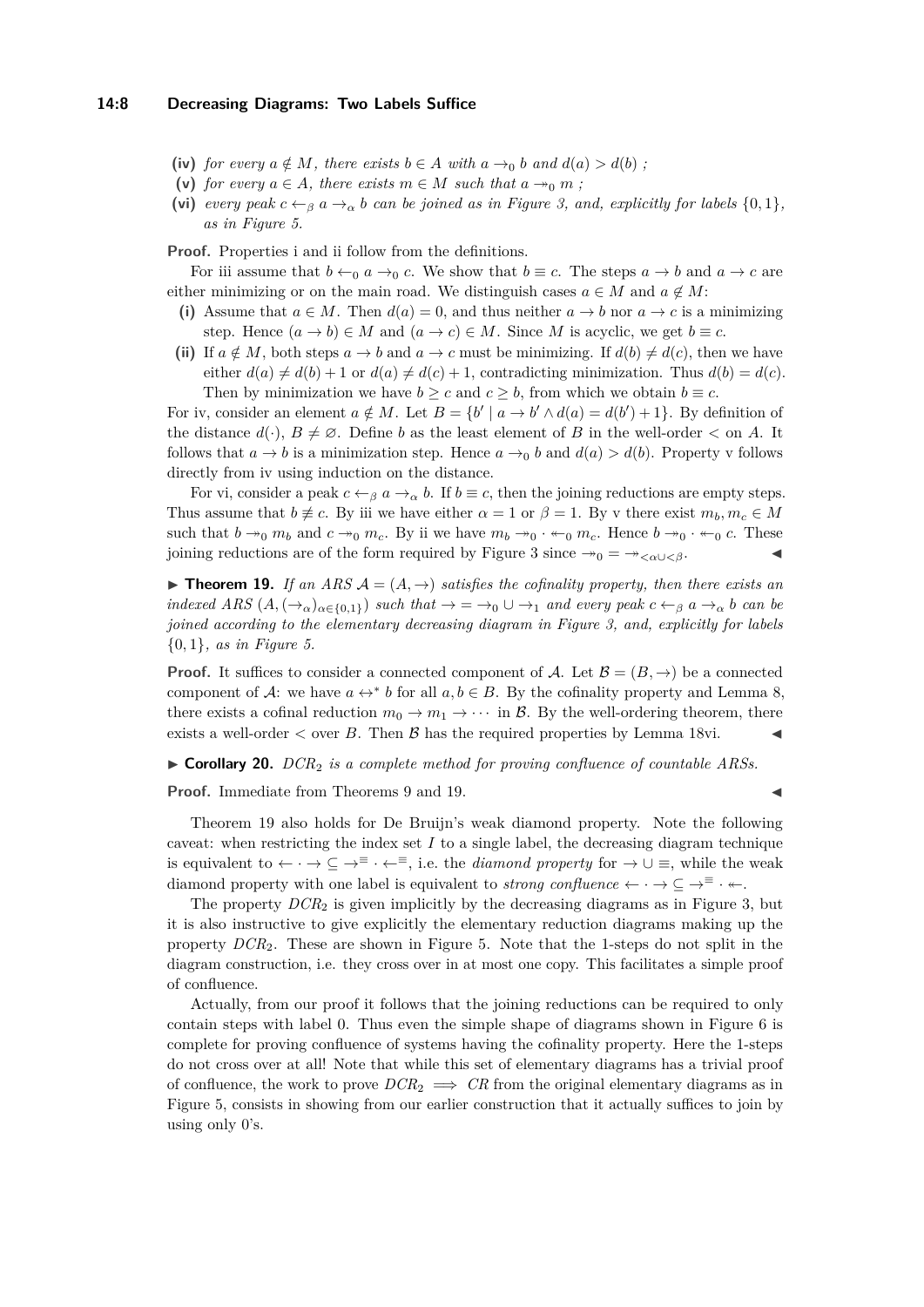<span id="page-8-1"></span>

<span id="page-8-2"></span>**Figure 5** Decreasing diagrams with labels 0 and 1 where 0 *<* 1.



**Figure 6** A simple set of diagrams that is complete for confluence of countable systems.

 $\triangleright$  Remark. We note a certain similarity between the notion of a decreasing diagram based on labels { 0*,* 1 } with 0 *<* 1 and the classical 'requests' lemma of J. Staples [\[10,](#page-14-13) [15,](#page-14-3) Exercise 2.08.5, p. 9]. In  $\mathcal{A} = (A, \rightarrow_1, \rightarrow_2)$  define:  $\rightarrow_1$  requests  $\rightarrow_2$  if



If in addition  $\rightarrow_1$  and  $\rightarrow_2$  are confluent, then  $\rightarrow_{1,2} = \rightarrow_1 \cup \rightarrow_2$  is confluent.

The requests lemma states that the 'dominant' reduction  $\rightarrow_{1}$  needs the 'support' of the secondary reduction  $\rightarrow_2$  for making the divergence  $\leftarrow_1 \cdot \rightarrow_2$  convergent. Similarly for the property  $DCR_2$ , the dominant reduction  $\rightarrow_1$  needs support by  $\rightarrow_0$  for making the divergence  $\leftarrow_1 \cdot \rightarrow_0$  convergent. However, the requests lemma employs  $\rightarrow$ , not  $\rightarrow$ .

# <span id="page-8-0"></span>**5 Decreasing Diagrams for Commutation**

The decreasing diagram technique can also be used for proving commutation, see [\[17\]](#page-14-2). It turns out that the situation for commutation stands in sharp contrast to that for confluence. For commutation the hierarchy does not collapse. In particular, we show that, for every  $n \leq \omega$ , decreasing diagrams for commutation with *n* labels is *strictly* stronger than decreasing diagrams with less than *n* labels.

The elementary decreasing diagram for commutation is shown in Figure [7,](#page-9-0) which is very similar to Figure [3,](#page-5-1) but now refers to two 'basis' relations  $\rightarrow$ ,  $\rightsquigarrow$ .

<span id="page-8-3"></span>▶ **Definition 21** (Decreasing Commutation). An ARS  $\mathcal{A} = (A, \rightarrow, \rightsquigarrow)$  is called *decreasing commuting (DC)* if there is an ARS  $\mathcal{B} = (A, \{\rightarrow_{\alpha}\}_{{\alpha}\in I}, \{\rightarrow_{\alpha}\}_{{\alpha}\in I})$  indexed by a well-founded partial order  $(I, <)$  such that  $\rightarrow_A = \rightarrow_B$  and  $\rightarrow_A = \rightarrow_B$ , and every peak  $c \leftarrow_\beta a \rightarrow_\alpha b$  in B can be joined by reductions of the form shown in Figure [7.](#page-9-0)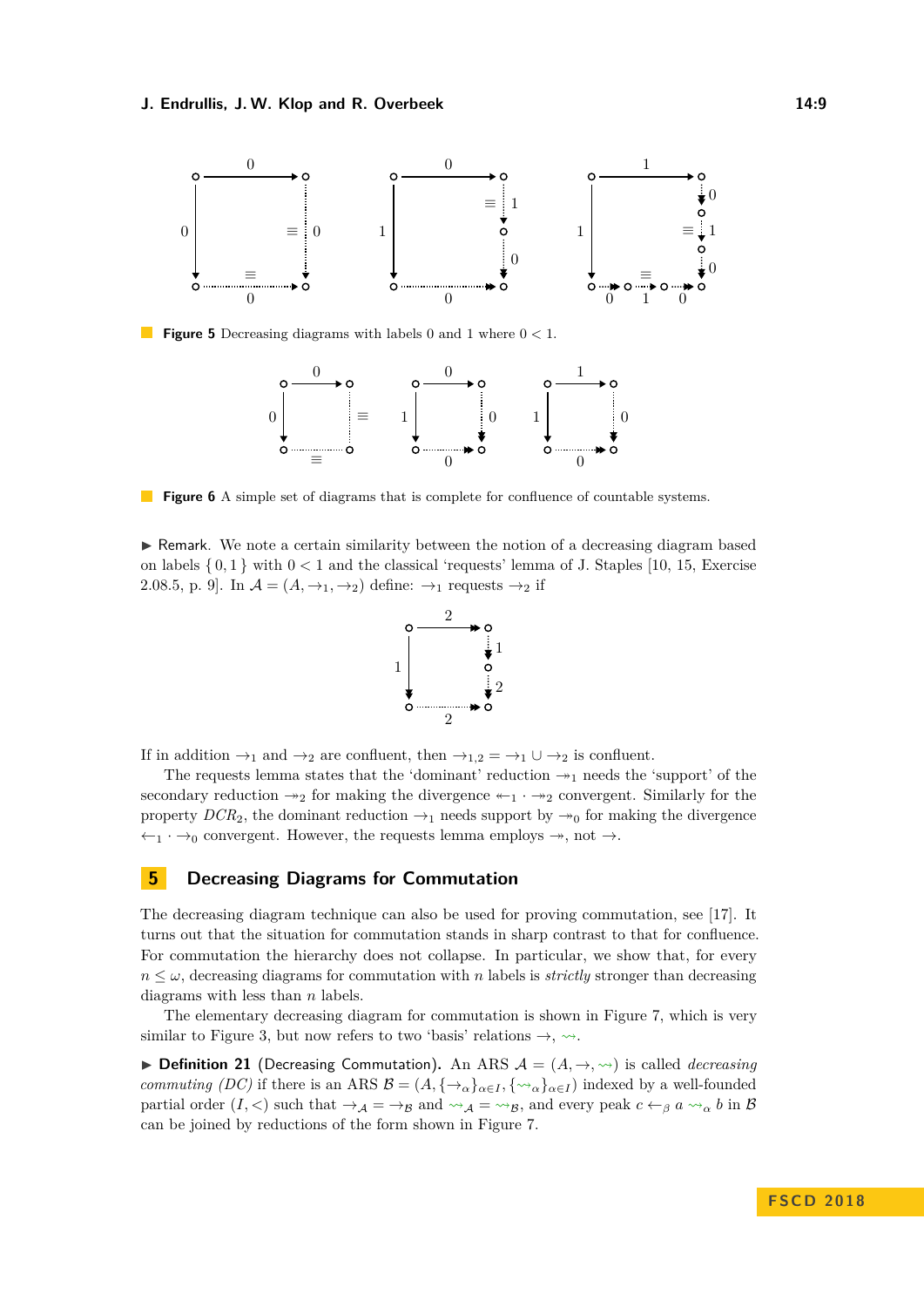<span id="page-9-0"></span>

**Figure 7** Decreasing elementary diagram for proving commutation.

If all conditions are fulfilled, we call B a *decreasing labelling* of A.

▶ Theorem 22 (Decreasing Diagrams for Commutation – Van Oostrom [\[17\]](#page-14-2)). *If an ARS*  $\mathcal{A} = (A, \rightarrow, \rightarrow)$  *is decreasing commuting, then*  $\rightarrow$  *commutes with*  $\rightsquigarrow$ *.* 

Analogous to the classes  $DCR_\alpha$  for confluence, we introduce classes  $DC_\alpha$  for commutation.

<span id="page-9-1"></span>**Definition 23.** For ordinals  $\alpha$ , let  $DC_{\alpha}$  denote the class of ARSs  $\mathcal{A} = (A, \rightarrow, \rightsquigarrow)$  that are decreasing commuting (Definition [21\)](#page-8-3) with label set  $\{\beta \mid \beta < \alpha\}$  ordered by the usual order  $\lt$  on ordinals. We say that A has the property  $DC_{\alpha}$ , denoted  $DC_{\alpha}(A)$ , if  $A \in DC_{\alpha}$ .

In Definition [23](#page-9-1) it suffices to consider total orders since every partial well-founded order can be transformed into a total well-founded order. This transformation [\[4\]](#page-13-1) preserves the decreasing elementary diagrams and does not need the Axiom of Choice.

In order to show that the hierarchy for commutation does not collapse, we inductively construct, for every  $n \in \mathbb{N}$ , an ARS  $A_n$  that is  $DC_{5n+1}$ , but not  $DC_n$ .

**► Definition 24.** For every  $n \in \mathbb{N}$  we define a tuple  $\Phi_n = (\mathcal{A}_n, a_1, a, c, b, b_1)$  consisting of an ARS  $A_n = (A_n, \rightarrow_n, \rightsquigarrow_n)$  and distinguished elements  $a_1, a, c, b, b_1 \in A_n$  by induction on *n*:

- **1.** Let  $\Phi_0 = (\mathcal{A}_0, a_1, c, c, c, b_1)$  where  $\mathcal{A}_0$  is the ARS displayed in Figure [8.](#page-10-0)
- **2.** Let  $\Phi_n = (A_n, a, a', c, b', b)$ . We obtain  $A_{n+1}$  as an extension of  $A_n$  as shown in Figure [9.](#page-10-0) The inner dark part with the darker background is  $A_n$ . The extension consists of the addition of fresh elements  $a_1, \ldots, a_7$  and  $b_1, \ldots, b_7$  and rewrite steps as shown in the figure. We define  $\Phi_{n+1} = (A_{n+1}, a_1, a, c, b, b_1)$ .

We start with a few important properties of the construction.

<span id="page-9-5"></span>► **Lemma 25.** For every  $n \in \mathbb{N}$  and  $\Phi_n = (A_n, a_1, a, c, b, b_1)$  with  $A_n = (A_n, \rightarrow, \rightsquigarrow)$  we have *the following properties:*

- <span id="page-9-2"></span>(i) The relations  $\rightarrow$  and  $\rightsquigarrow$  are deterministic.
- <span id="page-9-3"></span>(ii) For every element  $x \in A_n$  we have  $x \to^* c$  and  $x \to^* c$ .
- <span id="page-9-4"></span>(iii) For  $x \in A_n$ , we have  $a_1 \leadsto^* x \leftarrow^* b_1$  *if and only if*  $a \leadsto^* x$  *and*  $a \rightarrow^* x$ *.*
- <span id="page-9-6"></span>(iv) For  $x \in A_n$ , we have  $a_1 \rightarrow^* x \rightsquigarrow^* b_1$  *if and only if*  $b \rightsquigarrow^* x$  *and*  $b \rightarrow^* x$ *.*

**Proof.** We use induction on  $n \in \mathbb{N}$ . For the base case  $n = 0$ , we have  $\Phi_0 = (\mathcal{A}_0, a_1, c, c, c, b_1)$ where  $\mathcal{A}_0$  is given in Figure [8.](#page-10-0) The properties follow from an inspection of the figure.

For the induction step, let  $n \in \mathbb{N}$  and assume that  $\Phi_n = (A_n, a, a', c, b', b)$  satisfies the properties. By construction,  $A_{n+1}$  is an extension of  $A_n$  as shown in Figure [9,](#page-10-0) and we have  $\Phi_{n+1} = (A_{n+1}, a_1, a, c, b, b_1)$ . The fresh elements introduced by the extension are  $X = \{a_1, \ldots, a_7, b_1, \ldots, b_7\}$ . We check the validity of each property for  $\mathcal{A}_{n+1}$ :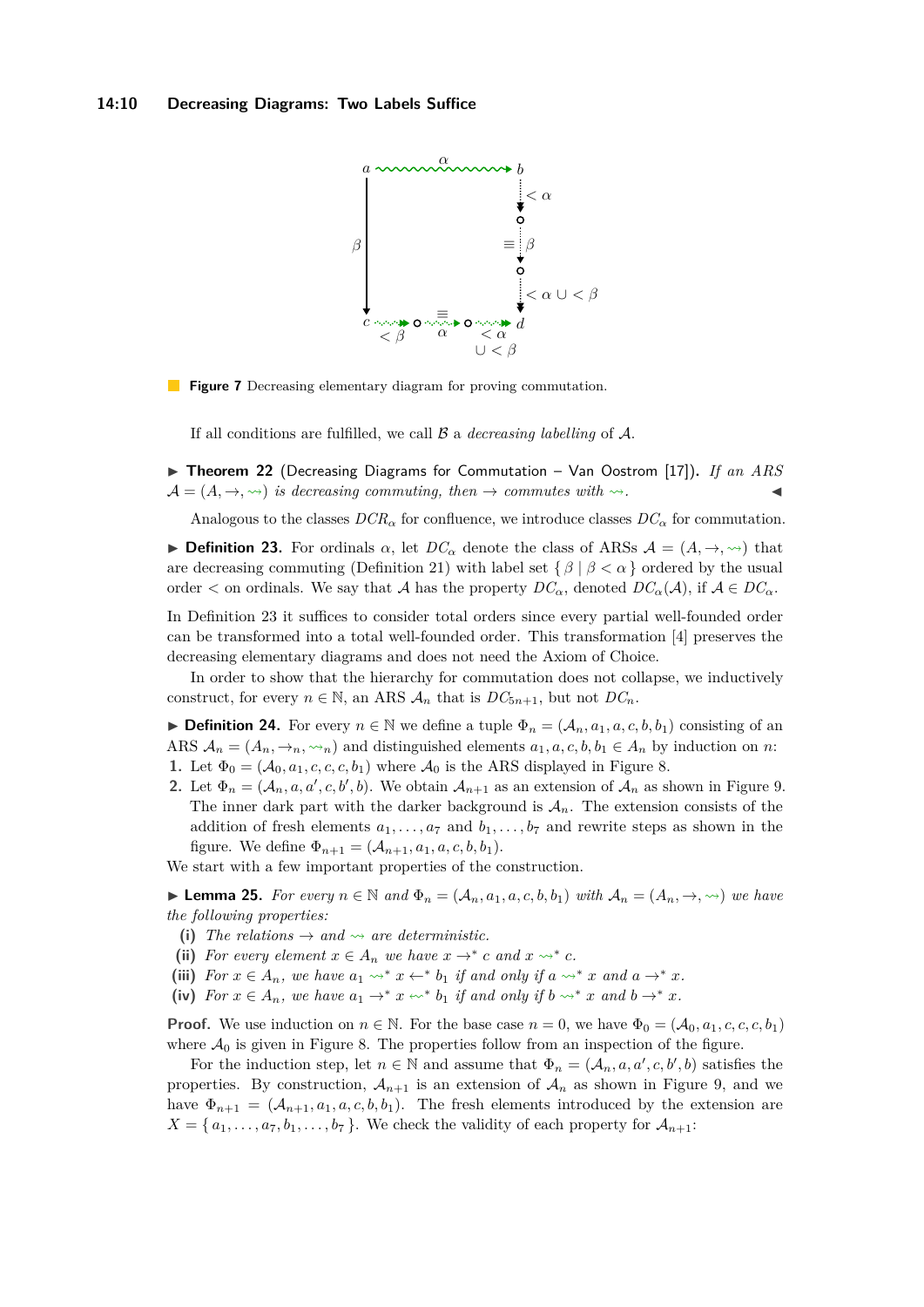<span id="page-10-0"></span>

**Figure 8** Base case: one label suffices.



**Figure 9** From *n* to  $n+1$  labels for commutation. Rough proof sketch: Assume that at least one of the reductions  $a \rightarrow^* c$ ,  $b \rightarrow^* c$ ,  $a \rightarrow^* c$  or  $b \rightarrow^* c$  contains two steps labelled with *n*. Then each of the peaks at  $a_1$ ,  $a_4$  and  $a_7$ , or each of the peaks at  $b_1$ ,  $b_4$  and  $b_7$  must contain a step labelled with  $n + 1$ . As a consequence, one of the reductions  $a_1 \rightarrow^* c$ ,  $b_1 \leadsto^* c$ ,  $a_1 \leadsto^* c$  or  $b_1 \to^* c$  contains two steps labelled with  $n+1$ .

- (i) There are no fresh steps with sources in  $\mathcal{A}_n$ . Every element  $x \in X$  admits precisely one outgoing step  $\rightarrow$  and one outgoing step  $\rightsquigarrow$ . So both rewrite relations remain deterministic, establishing property [i.](#page-9-2)
- (ii) For every element  $x \in X$  we have  $x \to^* a$  or  $x \to^* b$ , and  $x \leadsto^* a$  or  $x \leadsto^* b$ . Together with the induction hypothesis [ii](#page-9-3) for *n*, this yields property ii for  $n + 1$ .
- (iii) From Figure [9](#page-10-0) it follows immediately that any reduction  $a_1 \rightarrow^* x \leftarrow^* b_1$  must be of the form  $a_1 \rightarrow^* a \rightarrow^* x \leftarrow^* a \leftarrow^* b_1$ . The reductions from both sides are deterministic and the first joining element is *a*.
- **(iv)** Analogous to property [iii.](#page-9-4)

From Lemma [25](#page-9-5) [ii](#page-9-3) it follows that  $\rightarrow$  and  $\sim$  commute in  $\mathcal{A}_n$ . However, commutation is not sufficient to conclude that  $A_n$  is decreasing commuting. Decreasing diagrams are not complete for proving commutation as shown in [\[4\]](#page-13-1).

We prove that  $A_n$  is decreasing commuting by constructing a labelling with  $5n$  labels. This bound is by no means optimal, but easy to verify and sufficient for our purpose.

<span id="page-10-1"></span>▶ **Lemma 26.** *For every*  $n \in \mathbb{N}$ ,  $\mathcal{A}_n$  *is*  $DC_{5n+1}$ *.* 

**Proof.** We use induction on  $n \in \mathbb{N}$ . For the base case  $n = 0$ , consider  $\mathcal{A}_0$  shown in Figure [8.](#page-10-0) For this system a single label suffices since the joining reductions in the elementary diagrams have length at most 1.

For the induction step, assume that  $\mathcal{A}_n$  has the property  $DC_{5n+1}$ . So  $\mathcal{A}_n$  is decreasing commuting with labels  $\{0, \ldots, \ell\}$  where  $\ell = 5n$ . By construction,  $\mathcal{A}_{n+1}$  is an extension of  $\mathcal{A}_n$  as shown in Figure [9.](#page-10-0) We extend the labelling of  $\mathcal{A}_n$  with labels  $\{0, \ldots, \ell\}$  to a labelling of  $\mathcal{A}_{n+1}$  with labels  $\{0, \ldots, \ell + 5\}$  as follows:



Here  $\mathcal{A}_n$  is the darker inner part. From the picture it is easy to verify that every peak  $\leftarrow \cdots$ in the extension can be joined by reductions that only contain labels strictly smaller than labels of the peak. As a consequence,  $A_{n+1}$  is  $DC_{5(n+1)+1}$ .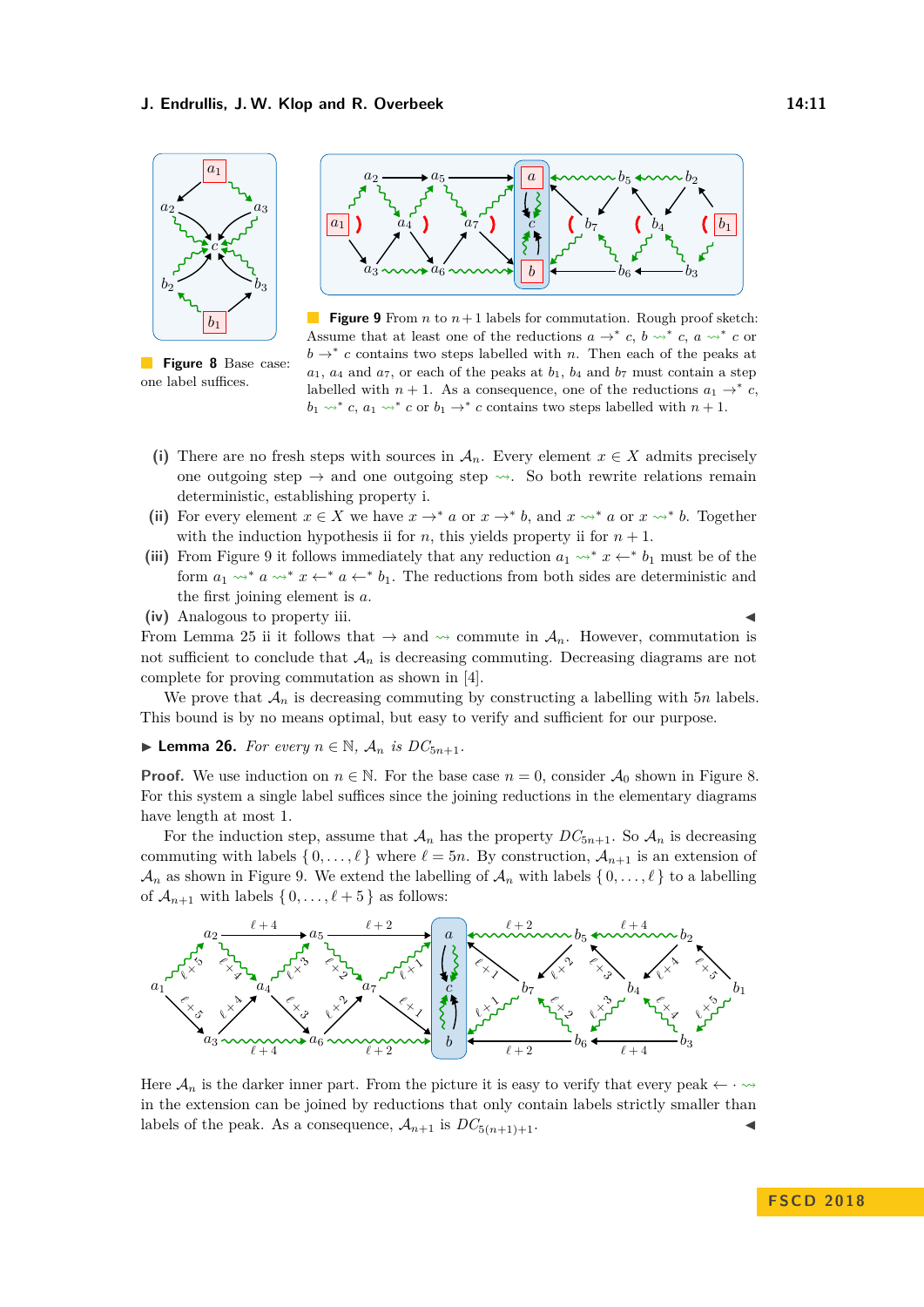## **14:12 Decreasing Diagrams: Two Labels Suffice**

Next, we show that  $A_n$  does not admit a decreasing labelling with *n* labels.

<span id="page-11-0"></span>▶ **Lemma 27.** *For every*  $n \in \mathbb{N}$ *,*  $\mathcal{A}_n$  *is not*  $DC_n$ *.* 

**Proof.** We prove the following stronger claim: for every  $n \in \mathbb{N}$  and  $\Phi_n = (A_n, a_1, a, c, b, b_1)$ , and every decreasing labelling of  $A_n$  with labels from  $\mathbb N$  it holds that at least one of the four paths  $a_1 \rightarrow^* b$ ,  $a_1 \leadsto^* a$ ,  $b_1 \rightarrow^* a$  or  $b_1 \leadsto^* b$  contains two labels  $\geq n$ . Note that these paths exist by Lemma [25.](#page-9-5) We prove this claim by induction on  $n \in \mathbb{N}$ .

For the base case  $n = 0$ , we have  $\Phi_0 = (\mathcal{A}_0, a_1, c, c, c, b_1)$  where  $\mathcal{A}_0$  is given in Figure [8.](#page-10-0) It suffices to consider one of the four paths. For instance, the rewrite sequence  $a_1 \rightarrow^* c$  has length 2 and both steps must have a label  $\geq 0$ .

For the induction step, assume that the claim holds for *n* and  $\Phi_n = (A_n, a, a', c, b', b)$ . Accordingly, the induction hypothesis is that, for every decreasing labelling of  $A_n$  with labels from N, one of the four paths  $a \to^* b'$ ,  $a \leadsto^* a'$ ,  $b \to^* a'$  or  $b \leadsto^* b'$  contains two labels  $\geq n$ . We prove the claim for  $n + 1$ . Let  $\Phi_{n+1} = (\mathcal{A}_{n+1}, a_1, a, c, b, b_1)$  where  $\mathcal{A}_{n+1}$  is an extension of  $\mathcal{A}_n$  as shown in Figure [9.](#page-10-0) Let  $\mathcal B$  be a decreasing labelling of the steps in  $\mathcal A_{n+1}$  with labels from N. We show that at least one of the paths  $a_1 \rightarrow^* b$ ,  $a_1 \rightarrow^* a$ ,  $b_1 \rightarrow^* a$  or  $b_1 \rightarrow^* b$ contains two labels  $\geq n+1$ .

By construction, the systems  $A_{n+1}$  and  $A_n$  contain the same steps with sources in  $A_n$ . Thus the restriction of the labelling  $\mathcal B$  to  $\mathcal A_n$  is a decreasing labelling for  $\mathcal A_n$ . By the induction hypothesis, at least one of the paths (i)  $a \rightarrow^* b'$ , (ii)  $a \rightsquigarrow^* a'$ , (iii)  $b \rightarrow^* a'$  or (iv)  $b \rightsquigarrow^* b'$ contains two labels  $\geq n$ . Without loss of generality, by symmetry, assume that the path (i) or (iv) contain two labels  $\geq n$ .

Consider the peak  $a_3 \leftarrow a_1 \rightsquigarrow a_2$ . As visible in Figure [9,](#page-10-0) every elementary diagram for this peak must have joining reductions of the form  $a_3 \rightsquigarrow^* b \rightsquigarrow^* x \leftarrow^* a \leftarrow^* a_2$  for some  $x \in A_n$ . From Lemma [25](#page-9-5) [iv](#page-9-6) we conclude that the joining reductions must be of the form

 $a_3 \leadsto^* b \leadsto^* b' \leadsto^* x \leftarrow^* b' \leftarrow^* a \leftarrow^* a_2$ 

The path (i)  $a \rightarrow^* b'$  or (iv)  $b \rightarrow^* b'$  contains two labels  $\geq n$ . Thus, for the elementary diagram to be decreasing, one of the steps in the peak  $a_3 \leftarrow a_1 \rightsquigarrow a_2$  must have label  $\geq n+1$ .

The same argument can be applied to the peaks  $a_6 \leftarrow a_4 \rightsquigarrow a_5$  and  $b \leftarrow a_7 \rightsquigarrow a$ . As a consequence, each of the peaks  $a_3 \leftarrow a_1 \rightsquigarrow a_2$ ,  $a_6 \leftarrow a_4 \rightsquigarrow a_5$  and  $b \leftarrow a_7 \rightsquigarrow a$  contains one step with a label  $\geq n+1$ . Hence at least one of the paths

1.  $a_1 \rightarrow a_3 \rightarrow a_4 \rightarrow a_6 \rightarrow a_7 \rightarrow b$ , or

**2.**  $a_1 \rightsquigarrow a_2 \rightsquigarrow a_4 \rightsquigarrow a_5 \rightsquigarrow a_7 \rightsquigarrow a$ 

contains two steps with labels  $\geq n+1$ .

If path (ii)  $a \rightarrow^* a'$  or (iii)  $b \rightarrow^* a'$  contains two labels  $\geq n$ , then an analogous argument can be applied to the peaks  $b_2 \leftarrow b_1 \rightsquigarrow b_3$ ,  $b_5 \leftarrow b_4 \rightsquigarrow b_6$  and  $a \leftarrow b_7 \rightsquigarrow b$ , yielding that at least one of the paths  $b_1 \rightarrow^* a$  or  $b_1 \leadsto^* b$  contains two steps with labels  $\geq n+1$ .

This proves the claim and concludes the proof.

We have seen that, for every  $n \in \mathbb{N}$ ,  $\mathcal{A}_n$  that is  $DC_{5n+1}$ , but not  $DC_n$  (Lemmas [26](#page-10-1) & [27\)](#page-11-0). From this we can conclude that an infinite number of the inclusions  $DC_0 \subseteq DC_1 \subseteq DC_2 \subseteq \cdots$ are strict. The following proposition allows us to infer that all of them are strict.

Roughly speaking, the following proposition states that if a level  $\alpha + 1$  of the hierarchy does not collapse, then also the level  $\alpha$  does not collapse. We state the proposition for the commutation hierarchy, but it also holds for the confluence hierarchy.

<span id="page-11-1"></span>**Proposition 28.** *If*  $DC_{\alpha} \subsetneq DC_{\alpha+1}$  *for an ordinal*  $\alpha$ *, then*  $DC_{\beta} \subsetneq DC_{\alpha}$  *for every*  $\beta < \alpha$ *. This also holds when the classes are restricted to countable systems.*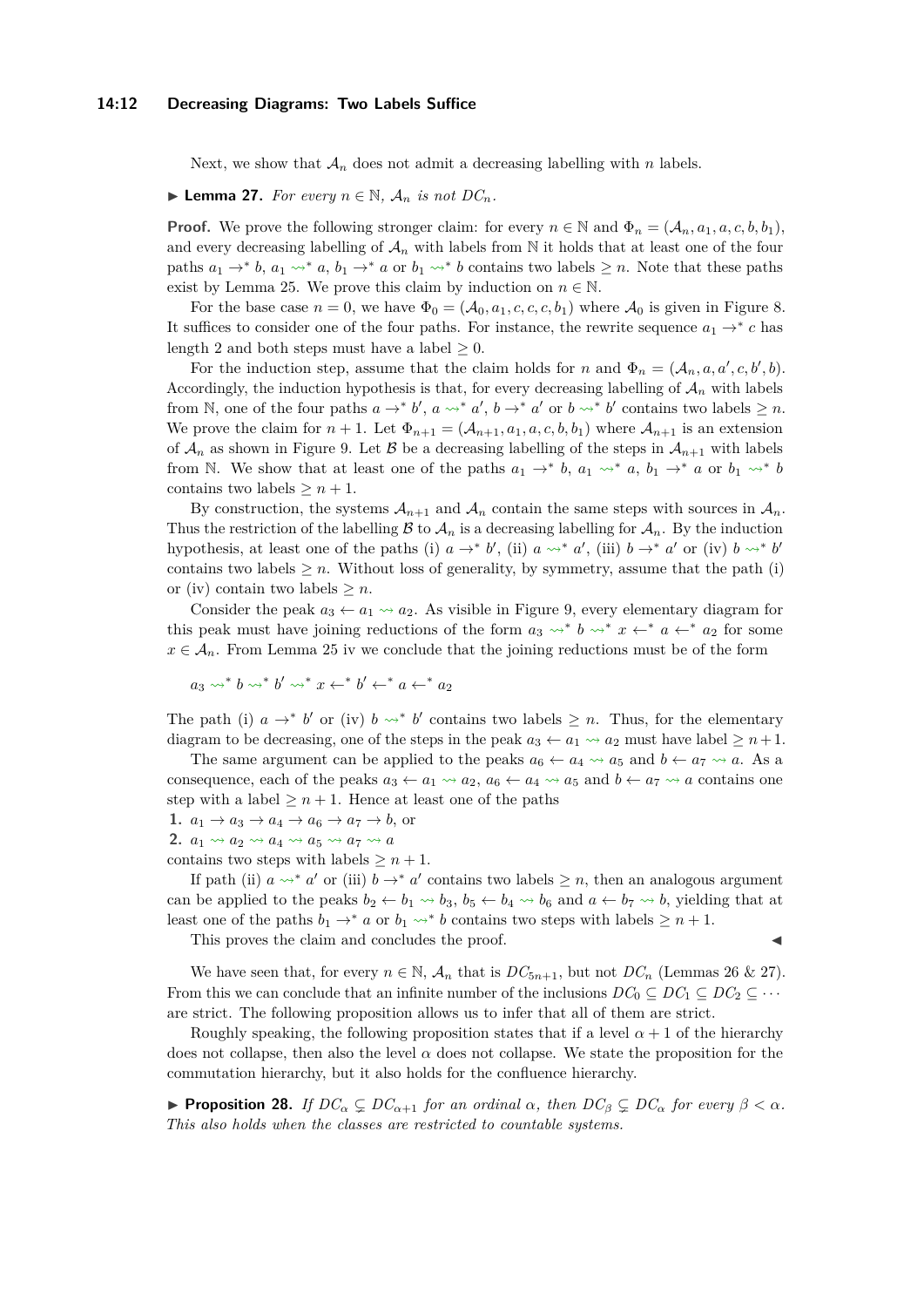**Proof.** Let  $\mathcal{A} = (A, \rightarrow, \rightsquigarrow)$  be in  $DC_{\alpha+1} \setminus DC_{\alpha}$ . Then there exists a decreasing labelling  $\beta$ of A with labels  $\{\beta \mid \beta \leq \alpha\}$ . As A is not  $DC_{\alpha}$  some steps must have the maximum label  $\alpha$ . Note that

*?* If the joining reductions in a decreasing elementary diagram contain a step with label *α*, then the corresponding peak must also contain a step with label  $\alpha$ .

Let  $\mathcal{B}'$  be obtained from  $\mathcal{B}$  by dropping all steps with label  $\alpha$ , and let  $\mathcal{A}'$  be obtained from B' by dropping the labels. By  $(\star)$ , B' is a decreasing labelling of A', and hence A' is  $DC_{\alpha}$ .

For a contradiction, assume that  $DC_\beta = DC_\alpha$  for some  $\beta < \alpha$ . Then  $\mathcal{A}'$  is  $DC_\beta$ . Let  $\mathcal{B}''$ be obtained from  $\mathcal{B}'$  by adding all steps that we had previously removed from  $\mathcal{B}$ , but we now relabel the steps from  $\alpha$  to  $\beta$ . It is straightforward to check that  $\mathcal{B}''$  is a decreasing labelling of A. Hence, A is in  $DC_{\beta+1} \subseteq DC_{\alpha}$ . This is a contradiction.

**Example 29.** Assume that  $\alpha$  is a limit ordinal and  $DC_{\alpha+3} \subsetneq DC_{\alpha+4}$ . By Proposition [28](#page-11-1) we conclude  $DC_{\alpha+2} \subsetneq DC_{\alpha+3}$ . By repeated application of Proposition [28](#page-11-1) we conclude

$$
DC_{\beta} \subsetneq DC_{\alpha} \subsetneq DC_{\alpha+1} \subsetneq DC_{\alpha+2} \subsetneq DC_{\alpha+3} \subsetneq DC_{\alpha+4}
$$

for every  $\beta < \alpha$ . However, the proposition does not help to conclude that  $DC_\beta \subsetneq DC_{\beta'}$  for every  $\beta < \beta' \leq \alpha$ .

**Find Theorem 30.** We have

(i)  $DC_n \subsetneq DC_{n+1}$  *for every*  $n \in \mathbb{N}$ *, and* 

 $\bigcup_{n \in \mathbb{N}} DC_n \subsetneq DC_\omega$ .

*These inclusions are strict also when the classes are restricted to countable systems.*

**Proof.** By Lemmas [26](#page-10-1) and [27](#page-11-0) we know that  $DC_n \subsetneq DC_{n+1}$  for infinitely many  $n \in \mathbb{N}$ . Then repeated application of Proposition [28](#page-11-1) yields  $DC_n \subseteq DC_{n+1}$  for every  $n \in \mathbb{N}$ .

Let A be the infinite disjoint union  $\mathcal{A}_0 \oplus \mathcal{A}_1 \oplus \mathcal{A}_2 \oplus \cdots$ . As a consequence of Lemmas [26](#page-10-1) and [27](#page-11-0) the ARS  $\mathcal{A}$  is  $DC_{\omega}$  but not  $DC_n$  for any  $n \in \mathbb{N}$ .

# <span id="page-12-0"></span>**6 Conclusion**

We study how the strength of decreasing diagrams is influenced by the size of the label set. We find that all abstract reduction systems with the cofinality property (in particular, all confluent, countable systems) can be proven confluent using the decreasing diagrams technique with the almost trivial label set  $I = \{0, 1\}$ . So for confluence of *countable* ARSs, we have the following implications:



This is in sharp contrast to the situation for commutation for which we prove

 $DC_0 \subseteq DC_1 \subseteq DC_2 \subseteq DC_3 \subseteq \cdots \subseteq DC_\omega$ 

even for countable systems. So for commutation, for every  $n \leq \omega$ , there exists a system that requires *n* labels. The structure of this hierarchy above level  $DC_\omega$  remains open.

 $\triangleright$  **Open Problem 31.** *What inclusions DC*<sup>α</sup> ⊆ *DC*<sup>β</sup> *are strict for*  $ω ≤ α < β$ ?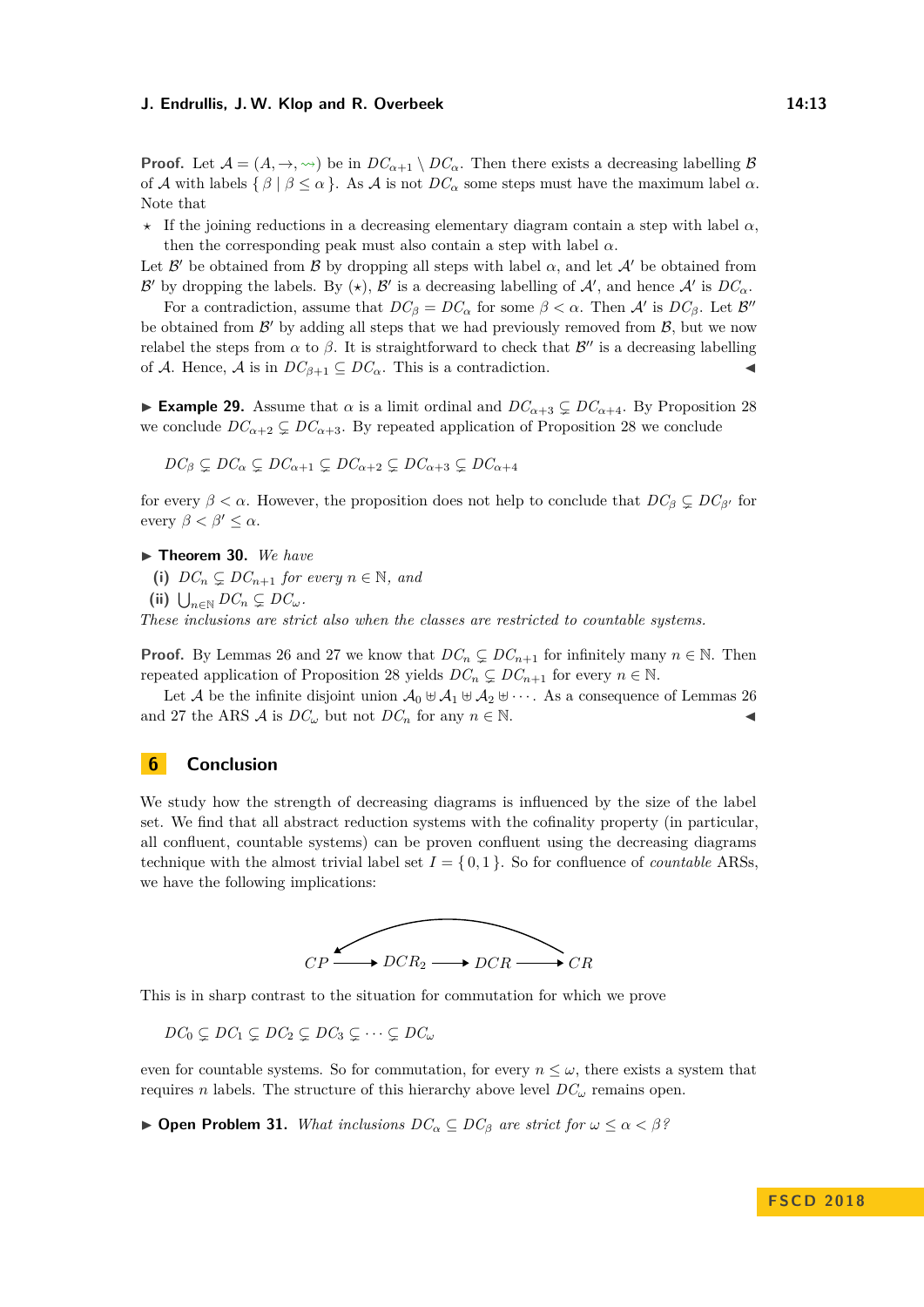## **14:14 Decreasing Diagrams: Two Labels Suffice**

Decreasing diagrams are complete for confluence of countable systems. However, it is a long-standing open problem whether the method of decreasing diagrams is also complete for proving confluence of uncountable systems [\[17\]](#page-14-2). Our observations provide new ways for approaching this problem. In particular, it may be helpful to investigate the following:

▶ **Open Problem 32.** *Is there a confluent, uncountable system that is CR but not DCR*<sub>2</sub>*?* 

▶ **Open Problem 33.** *Is there a confluent, uncountable system that needs more than* 2 *labels to establish confluence using decreasing diagrams? In other words, is there an uncountable system that is DCR but not DCR*2*? Is there an uncountable system that is DCR*<sup>3</sup> *but not DCR*2*?*

So we have the following situation for uncountable systems:



For a better understanding of this hierarchy, it would be interesting to investigate whether Proposition [28](#page-11-1) can be generalised as follows.

 $▶$  **Open Problem 34.** *Assume that*  $DC<sup>α</sup>$   $subseteq$   $DC<sup>β</sup>$  *for ordinals*  $α < β$ *. Does this imply that none of the lower levels of the hierarchy collapse? That is, does it imply that*  $DC_{\alpha'} \subseteq DC_{\beta'}$ *for every*  $\alpha' < \beta' \leq \alpha$ ?

Our findings indicate that the size of the label set in decreasing diagrams is not a suitable measure for the complexity of a confluence problem. So the complexity arises rather from the distribution of the labels, and the proof that every peak has suitable joining reductions. The complexity of the label distribution can be measured in terms of the complexity of machine required for computing the labels. For this purpose, one can consider Turing machines, finite automata or finite state transducers. The complexity of Turing machines can be measured in terms of time or space complexity, Kolmogorov Complexity [\[11\]](#page-14-14) or degrees of unsolvability [\[14\]](#page-14-15). For finite state transducers the complexity can be classified by degrees of transducibility [\[5,](#page-13-4) [3\]](#page-13-5).

# **References**

- <span id="page-13-0"></span>**1** N.G. de Bruijn. A Note on Weak Diamond Properties. Memorandum 78–08, Eindhoven Uninversity of Technology, 1978.
- <span id="page-13-2"></span>**2** J. Endrullis, H. Geuvers, J.G. Simonsen, and H. Zantema. Levels of Undecidability in Rewriting. *Information and Computation*, 209(2):227–245, 2011.
- <span id="page-13-5"></span>**3** J. Endrullis, J. Karhumäki, J.W. Klop, and A. Saarela. Degrees of infinite words, polynomials and atoms. In *Proc. Conf. Developments in Language Theory (DLT 2016)*, LNCS, pages 164–176. Springer, 2016.
- <span id="page-13-1"></span>**4** J. Endrullis and J.W. Klop. De Bruijn's weak diamond property revisited. *Indagationes Mathematicae*, 24(4):1050–1072, 2013. In memory of N.G. (Dick) de Bruijn (1918–2012).
- <span id="page-13-4"></span>**5** J. Endrullis, J.W. Klop, A. Saarela, and M. Whiteland. Degrees of transducibility. In *Proc. Conf. on Combinatorics on Words (WORDS 2015)*, volume 9304 of *LNCS*, pages 1–13. Springer, 2015.

<span id="page-13-3"></span><sup>&</sup>lt;sup>3</sup> Already the implication  $DCR_1 \implies CP$  fails. To see this, consider the ARS  $(2^{\mathbb{R}}, \rightarrow)$  where the steps are of the form  $X \to X \cup \{y\}$  for  $X \subseteq \mathbb{R}$  and  $y \in \mathbb{R}$ .